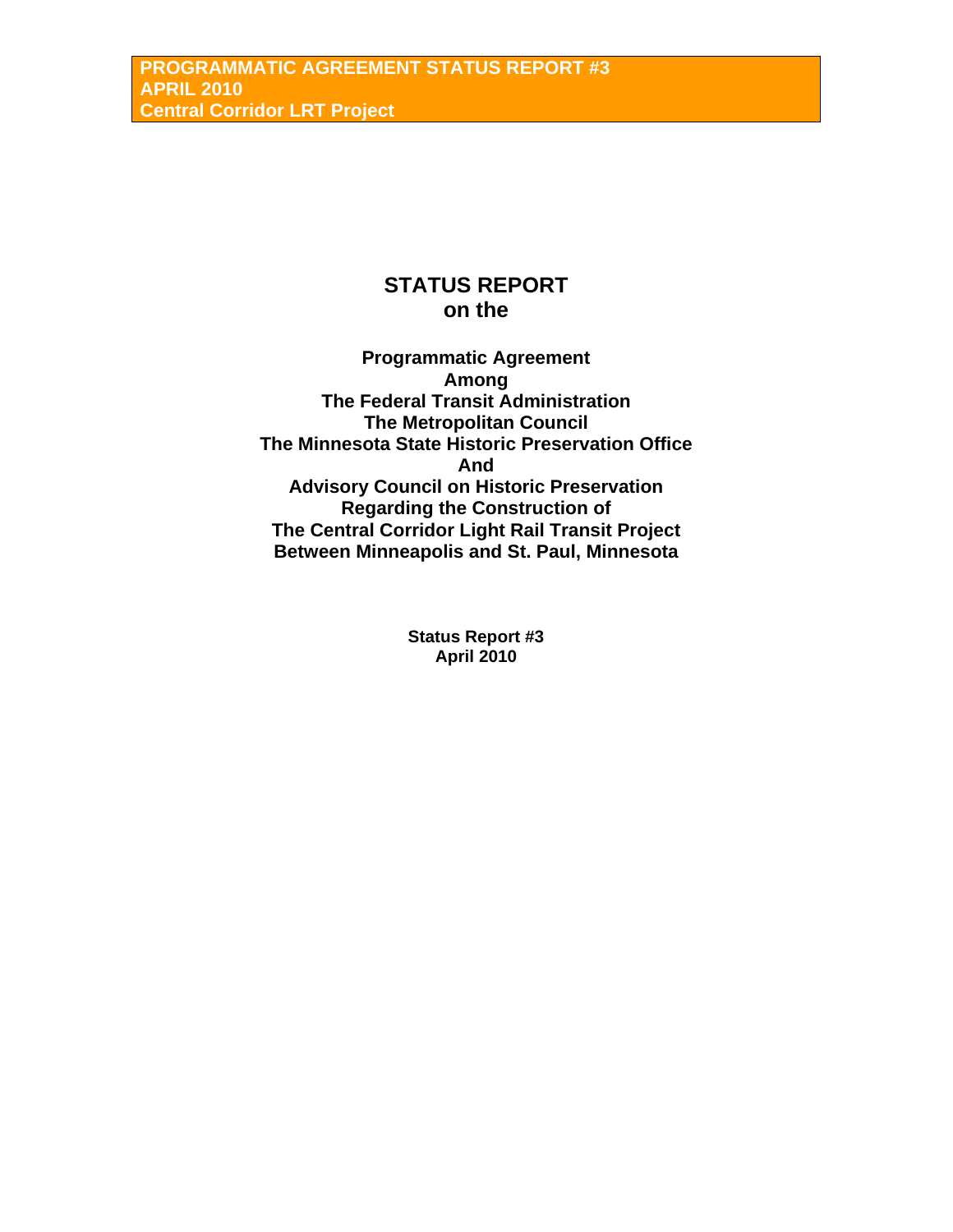## **INTRODUCTION**

The Central Corridor Light Rail Transit (LRT) project is an approximately 11-mile LRT line that will serve the Minneapolis and St. Paul downtown areas, as well as the University of Minnesota (U of M) and the State Capitol complex. In downtown Minneapolis, it will integrate with the Hiawatha LRT line. There will be 20 stations along the line, including five shared with the existing Hiawatha LRT. Below-grade infrastructure to allow for later construction of three future infill stations will be provided and an operations and maintenance facility will be constructed as part of the project.

This Status Report covers the period from January 1 to March 31, 2009.

# **STIPULATION I: PROJECT DESIGN DEVELOPMENT**

In January, MnSHPO provided comments on final design plans submitted in  $4<sup>th</sup>$  Quarter 2009 for work at the University of Minnesota, completing Advanced Traffic Improvements. No adverse effects requiring mitigation were identified by MnSHPO.

On February 4, 2010, a set of final design plans were submitted to MnSHPO for the Civil East portion of the Central Corridor LRT Project. The Civil East portion of the project includes installation of LRT tracks, catenary pole foundations, LRT stations, streetscaping and other project improvements from the border of the cities of St. Paul and Minneapolis to Broadway Street in downtown St. Paul. Concurrent with submittal to MnSHPO, consulting parties were offered the opportunity receive a set of the Civil East final design plans. The comment period for these plans closed on March 8, 2010. In a letter dated March 9, MnSHPO found that the plans submitted met Secretary of Interior's Standards. No adverse effects requiring mitigation were identified by MnSHPO.

In March, final conceptual plans were provided for MnSHPO and consulting party review of the proposed reconstruction of the Central Corridor LRT Operations and Maintenance Facility (OMF) façade. The OMF will reuse the Diamond Products building in downtown St. Paul, which is proximate to the Lowertown Historic District. The submittal of these final conceptual plans occurred subsequent to a community meeting held in early March and reflect the preferred design selected by the citizen's task force charged with providing input into the design process.

## **STIPULATION II: DESIGN OF FUTURE STATIONS AT HAMLINE, VICTORIA AND WESTERN**

In January 2010, the Federal Transit Administration (FTA) published an Environmental Assessment (EA) analyzing the social, environmental, and economic impacts of constructing above-grade elements of infill LRT stations at Hamline Avenue, Victoria Street, and Western Avenue. Following the 30-day comment period, FTA issued a Finding of No Significant Impact (FONSI), concluding the NEPA review of this action. The Final EA and FONSI are available on the Council Web site at [www.centralcorridor.org](http://www.centralcorridor.org/).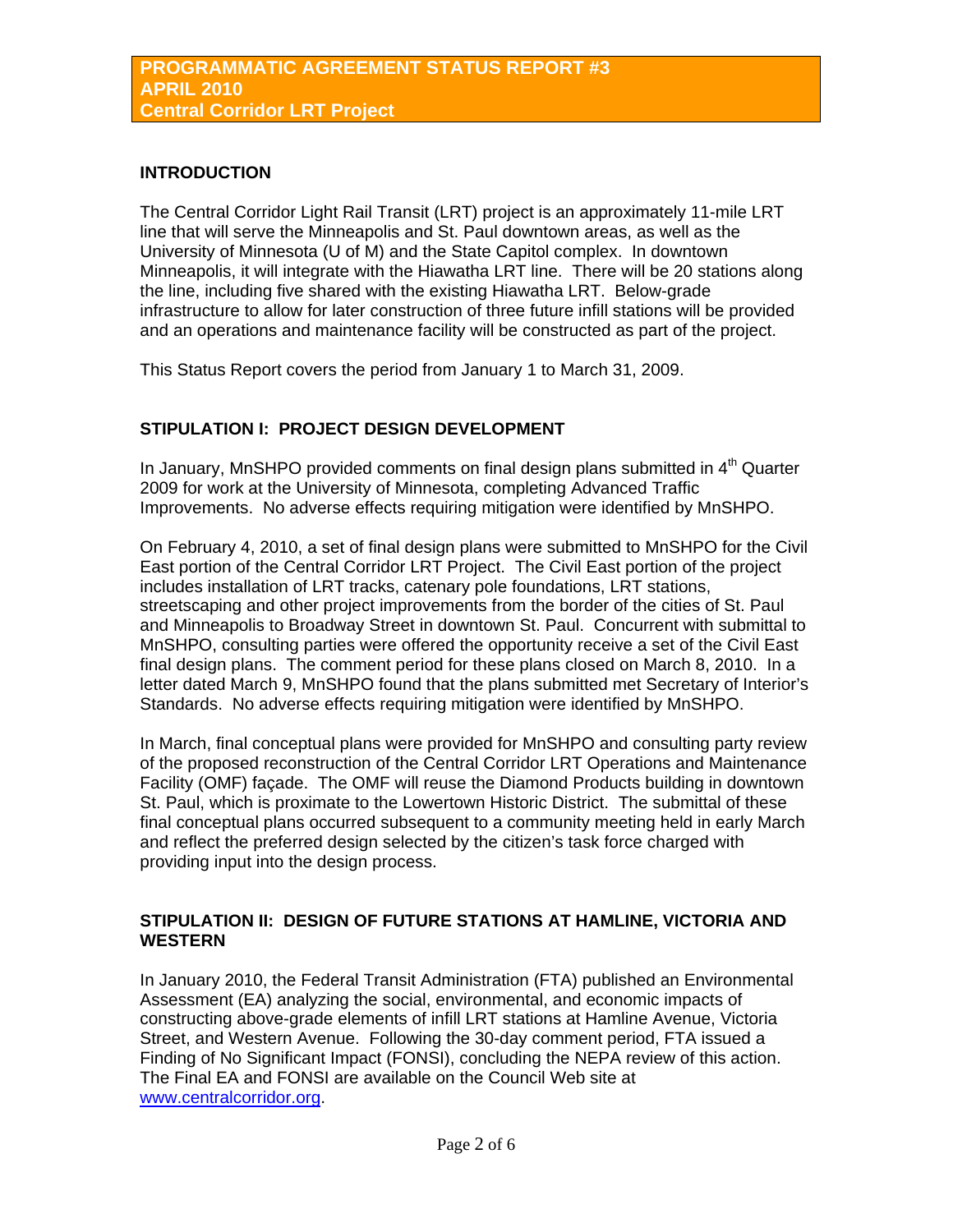Final design plans for the infill stations at Hamline Avenue, Victoria Street and Western Avenue were reviewed by staff from MnSHPO, and by staff from the Minnesota Preservation Alliance, and the City of St. Paul Heritage Preservation Commission at a meeting in March. Subsequent to the meeting, final design plans were submitted for MnSHPO review and comment.

# **STIPULATION III: ARCHAEOLOGY**

There have been no actions pertaining to this stipulation in the reporting period.

## **STIPULATION IV: RESOLUTION OF ADVERSE EFFECTS**

As of the date of the completion of this Status Report, MnSHPO has made adverse effects findings for three historic properties and/or districts – the St. Paul Urban Renewal Historic District, the State Capitol Mall Historic District, and St. Paul Union Depot.

St. Paul Union Depot: During the first quarter of 2010, work on finalizing the St. Paul Union Depot plan was suspended as discussions between the CCPO, MnSHPO, Ramsey County Regional Rail Authority, and other parties took place relating to the purchase of the Union Depot by Ramsey County and Ramsey County's plans for its reuse as a multi-modal facility.

State Capitol Mall Historic District: On January 12, 2010, MnSHPO provided comments on the draft mitigation plan developed to offset adverse effects of the Central Corridor LRT project to the State Capitol Mall Historic District. MnSHPO indicated that the draft mitigation plan was an appropriate means to offset adverse project effects. Subsequent to receipt of MnSHPO's comments, a final mitigation plan was circulated to MnSHPO and all parties in a transmittal dated February 25, 2010.

St. Paul Urban Renewal Historic District: Mitigation for effects to the St. Paul Urban Renewal Historic District was documented in the Programmatic Agreement and is reported under Stipulation VII.

# **STIPULATION V: NOISE AND VIBRATION ASSESSMENT AND MITIGATION**

Comments on the draft Vibration Noise Management and Remediation Plan submitted for MnSHPO and all parties review in  $4<sup>th</sup>$  Quarter 2009 were received in early January 2010 from MnSHPO and from Central Presbyterian Church. In March, a final draft of the VNMRP was provided to MnSHPO and to FTA for their review and acceptance, consistent with Stipulation V of the Programmatic Agreement. The VNMRP will be considered final upon acceptance from MnSHPO and FTA.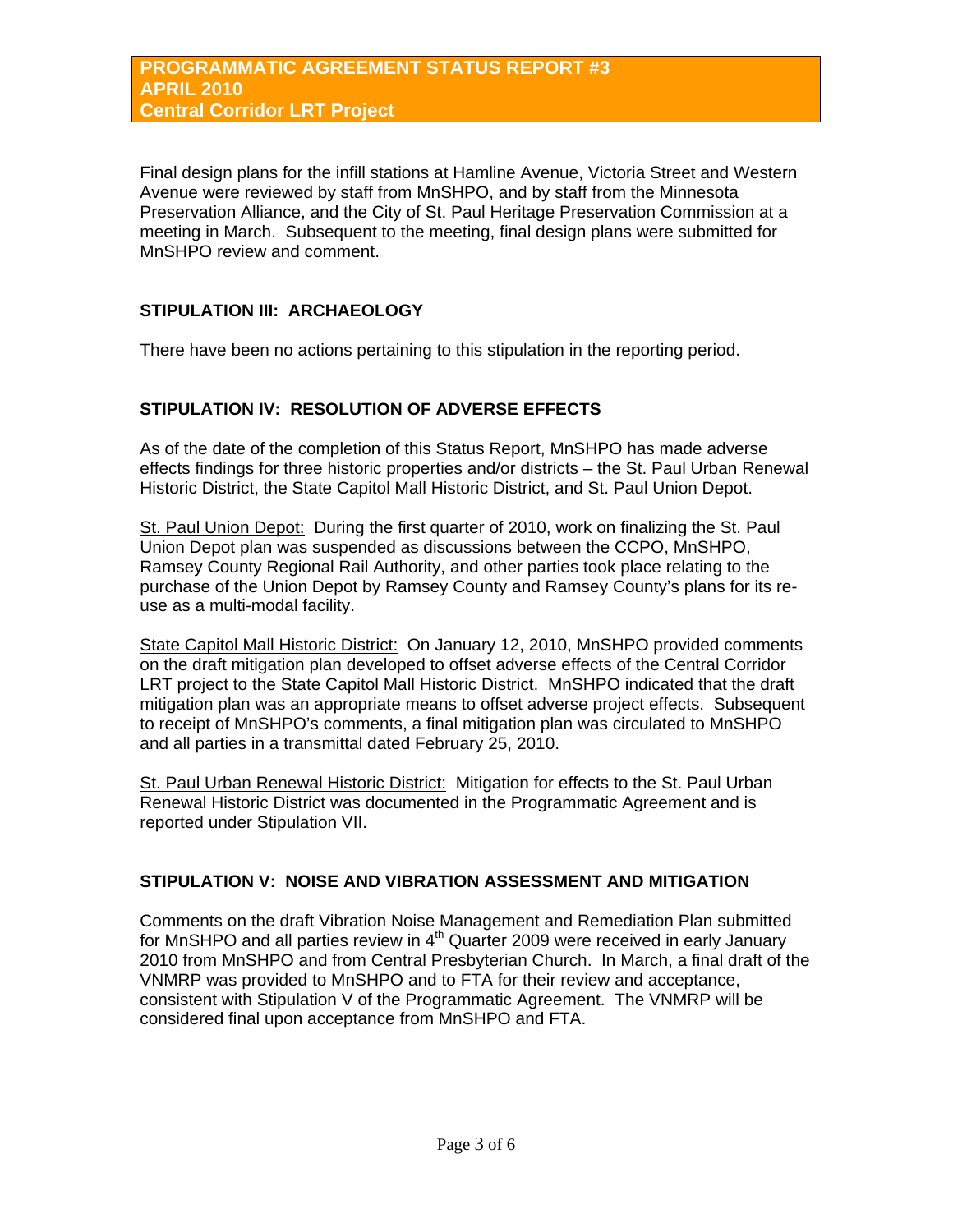## **STIPULATION VI: PARKING AND TRAFFIC**

Stipulation VI.A: There have been no actions pertaining to this stipulation in the reporting period.

Stipulation VI.B: There have been no actions pertaining to this stipulation in the reporting period.

Stipulation VI.C: CCPO outreach and public involvement staff completed a series of "parking workshops" focused on developing tailored responses to mitigate parking issues in critical areas identified in the April 2009 report "Mitigating the Loss of Parking in the Central Corridor." The City of St. Paul has identified \$2 million in funding that will be made available to businesses along University Avenue, implementing plans for shared parking, expanded parking, or other parking solutions. CCPO outreach and public involvement staff have assisted the City of St. Paul in distributing copies of the applications for parking mitigation funds to local businesses, hosting meetings to discuss the program and its requirements and benefits, and will continue to provide staff assistance to the City of St. Paul in implementing parking solutions along University Avenue.

#### **STIPULATION VII: RECORDATION OF CEDAR STREET AND REDEVELOPMENT DESIGN GUIDLELINES**

360 Cedar Street Recordation*:* In a letter dated January 8, 2010, MnSHPO acknowledged receipt of the Minnesota Historic Property Record for the First Federal Savings and Loan of Saint Paul, finding that the documentation fulfills Stipulation VII.A of the Programmatic Agreement.

Design Guidelines for 4<sup>th</sup>/5<sup>th</sup>/Minnesota/Cedar streets block: There have been no actions pertaining to this stipulation in the reporting period.

#### **STIPULATIONS VIII THROUGH IX**

There have been no actions pertaining to this stipulation in the reporting period.

## **STIPULATION X: PUBLIC INFORMATION AND INVOLVEMENT**

Stipulation X.A: During the reporting period, the Central Corridor project Web site was reorganized to make information on environmental documentation activities, and historic resource activities specifically, more readily available. All documents developed as part of implementing the stipulations in the Programmatic Agreement, copies of status reports, and other documentation are now available at [www.centralcorridor.org](http://www.centralcorridor.org/).

Stipulation X.B: There have been no actions pertaining to this stipulation in the reporting period.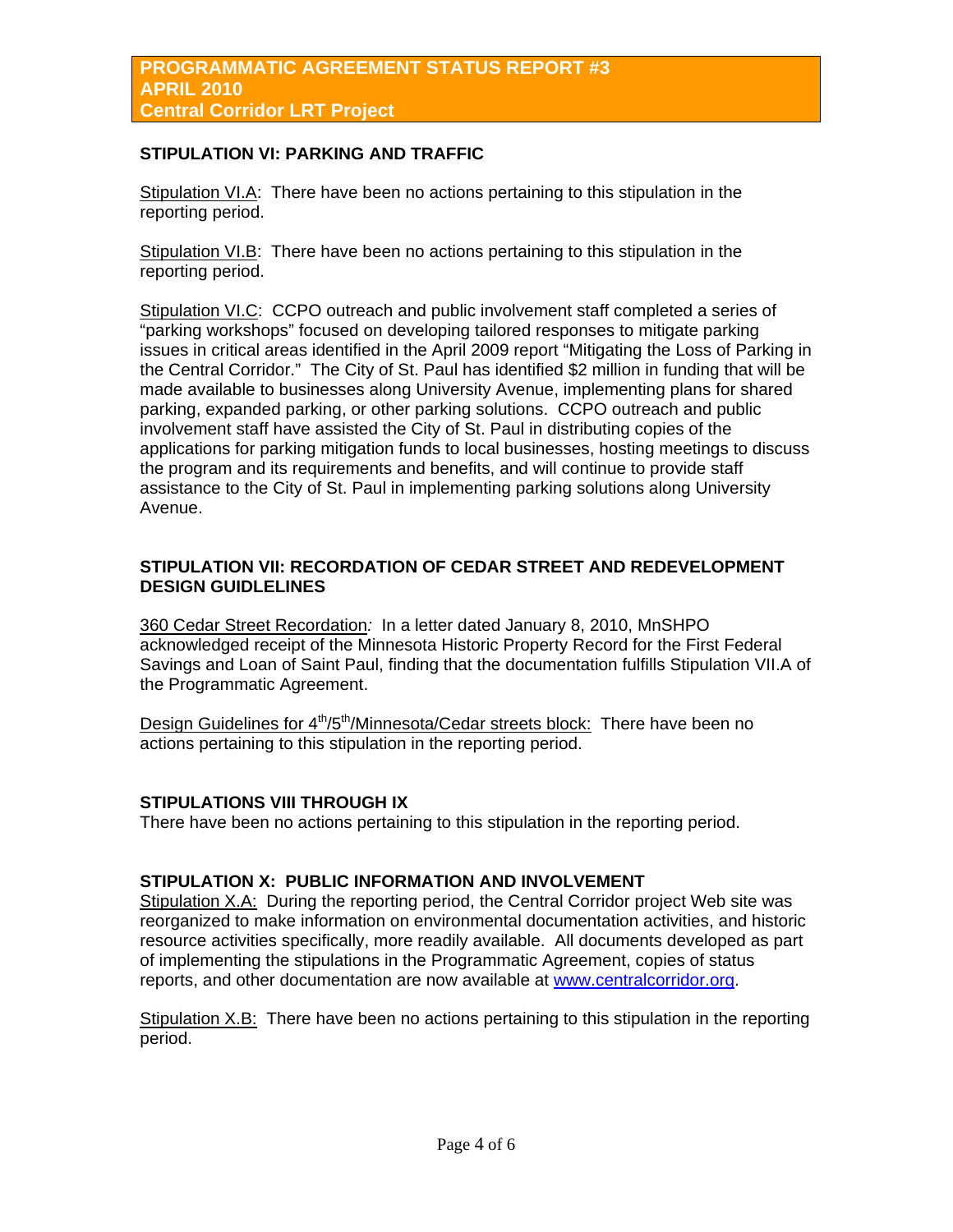#### **PROGRAMMATIC AGREEMENT STATUS REPORT #3 APRIL 2010 Central Corridor LRT Project**

#### **STIPULATION XI: PROTECTION MEASURES**

On March 1, 2010, a draft Construction Protection Plan (CPP) was submitted to MnSHPO and all parties for review and comment. The CPP will be considered final upon acceptance by MnSHPO and FTA.

#### **STIPULATION XIV: QUARTERLY REPORT ON AGREEMENT IMPLEMENTATION**

This is the third quarterly report prepared on the status of implementation of Central Corridor LRT Programmatic Agreement stipulations.

#### **STIPULATION XV: STANDARDS**

All work carried out pursuant to the Programmatic Agreement has been carried out consistent with the requirements noted in this stipulation.

#### **STIPULATION XVI: DISPUTE RESOLUTION**

There have been no disputes requiring resolution in the reporting period.

#### **STIPULATION XVII: AMENDMENTS**

There have been no requests, nor any preparation of, amendments to the Programmatic Agreement during the reporting period.

#### **STIPULATION XVIII: TERMINATION OF AGREEMENT**

There have been no requests by any party to terminate the Programmatic Agreement during the reporting period.

#### **STIPULATION XIX: DURATION OF AGREEMENT**

There has been no change to the duration of the Programmatic Agreement during the reporting period.

#### **SCEHDULE OF ANTICIPATED ACTIVITIES OVER NEXT REPORTING PERIOD**

The following activities are anticipated to take place over the next reporting period, concluding June 30, 2010.

• Review of final design plans for the Civil West construction package (from the CCLRT connection with Hiawatha LRT to the border of Minneapolis and St. Paul).